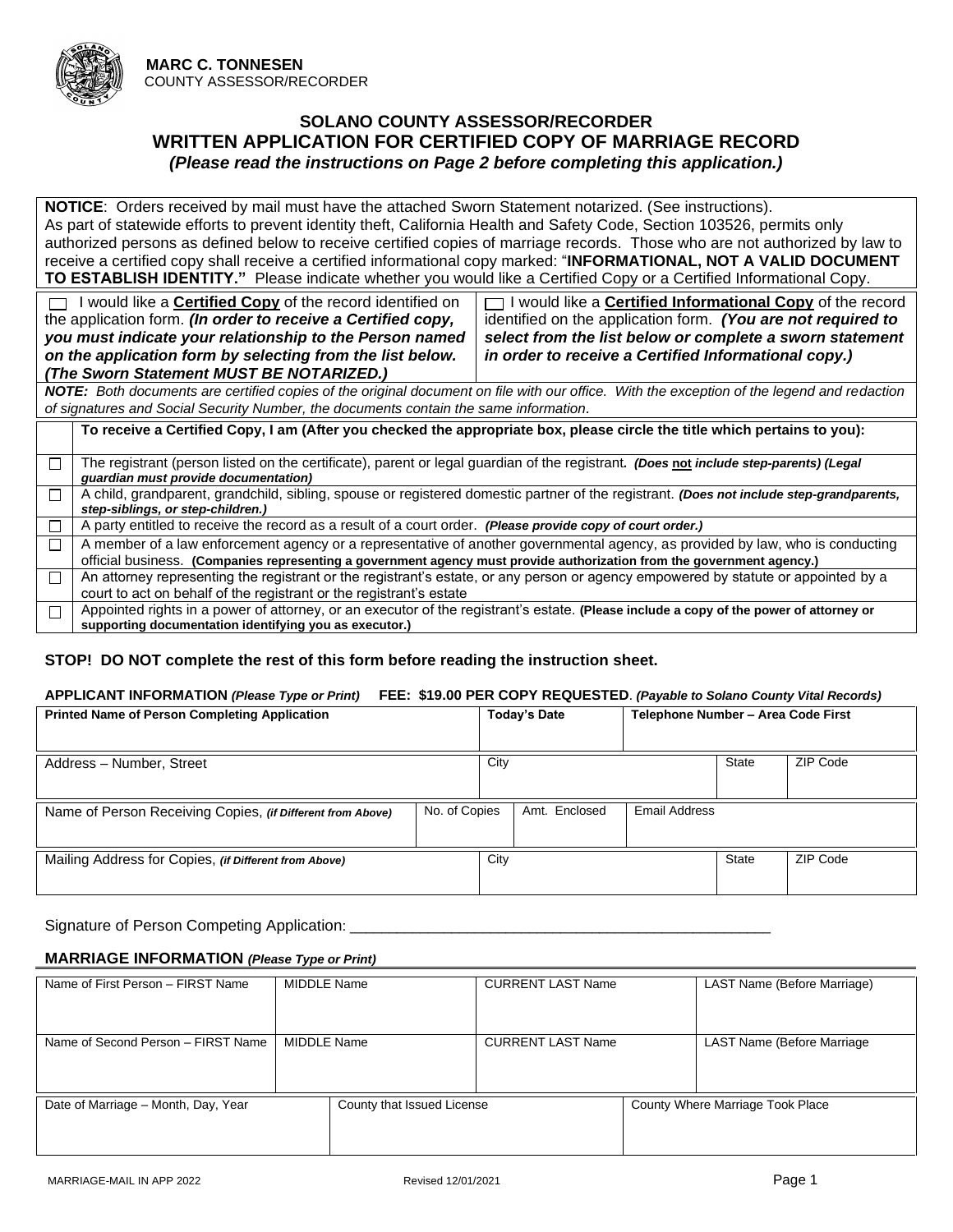

#### **INSTRUCTIONS:**

- **ONLY** individuals who are authorized by Health and Safety Code Section 103526 can obtain a Certified Copy of a marriage record. (Page 1 identifies the individuals who are authorized to make the request.) All others may receive a Certified Informational Copy which will be marked, "Informational, Not a Valid Document to Establish Identity."
- Complete a separate application for each marriage record request. *NOTE: Only one notarized sworn statement is required for multiple certificates requested at the same time; however, the sworn statement must include the name of each individual whose marriage certificate record you wish to obtain and your relationship to that individual.*
- Complete the **Applicant Information** section on Page 1 and provide your signature where indicated. In the **Marriage Record Information** section, provide all the information you have available to identify the record. If the information you furnish is incomplete or inaccurate, it may be impossible to locate the record.

#### **SWORN STATEMENT:**

- The authorized individual requesting the certified copy must sign the attached Sworn Statement, declaring under penalty of perjury that they are eligible to receive the certified copy of the marriage record and identify their relationship to the person named on the certificate. (The relationship must be one of those identified on Page 1.)
- When submitting the application by mail the Sworn Statement **must be** notarized by a Notary Public. (To find a Notary Public, look on the internet or call your banking institution.) **Law enforcement, local and state governmental agencies are exempt from the notary requirement.**
- You do not have to provide a notarized Sworn Statement if you are requesting a Certified Informational Copy of the marriage record.
- Submit **\$19.00** for each certified copy requested. If no record of the marriage is found, the \$19.00 fee shall be retained for searching our records as required by statute and a **"Certificate of No Public Record"** will be issued. If you are mailing your request, indicate the number of certified copies you wish and include sufficient payment with this application, in the form of a personal check preprinted with CURRENT name and address, money order, or cashier's check. Make check or money order payable to Solano County Vital Records. **If you would like to follow-up on your request, it is preferred that you contact our office by email,**

#### **Mail this application with the fee(s) to:**

Solano County Assessor/Recorder **Attn: Vital Records Division** 675 Texas Street, Suite 2700 Fairfield, CA 94533

Email: [recorder@solanocounty.com](mailto:recorder@solanocounty.com)

Phone: 707-784-6294 – Monday through Friday from 9:00 a.m. to 4:00 p.m. Public Counter Hours – Monday through Friday from 9:00 a.m. to 4:00 p.m.